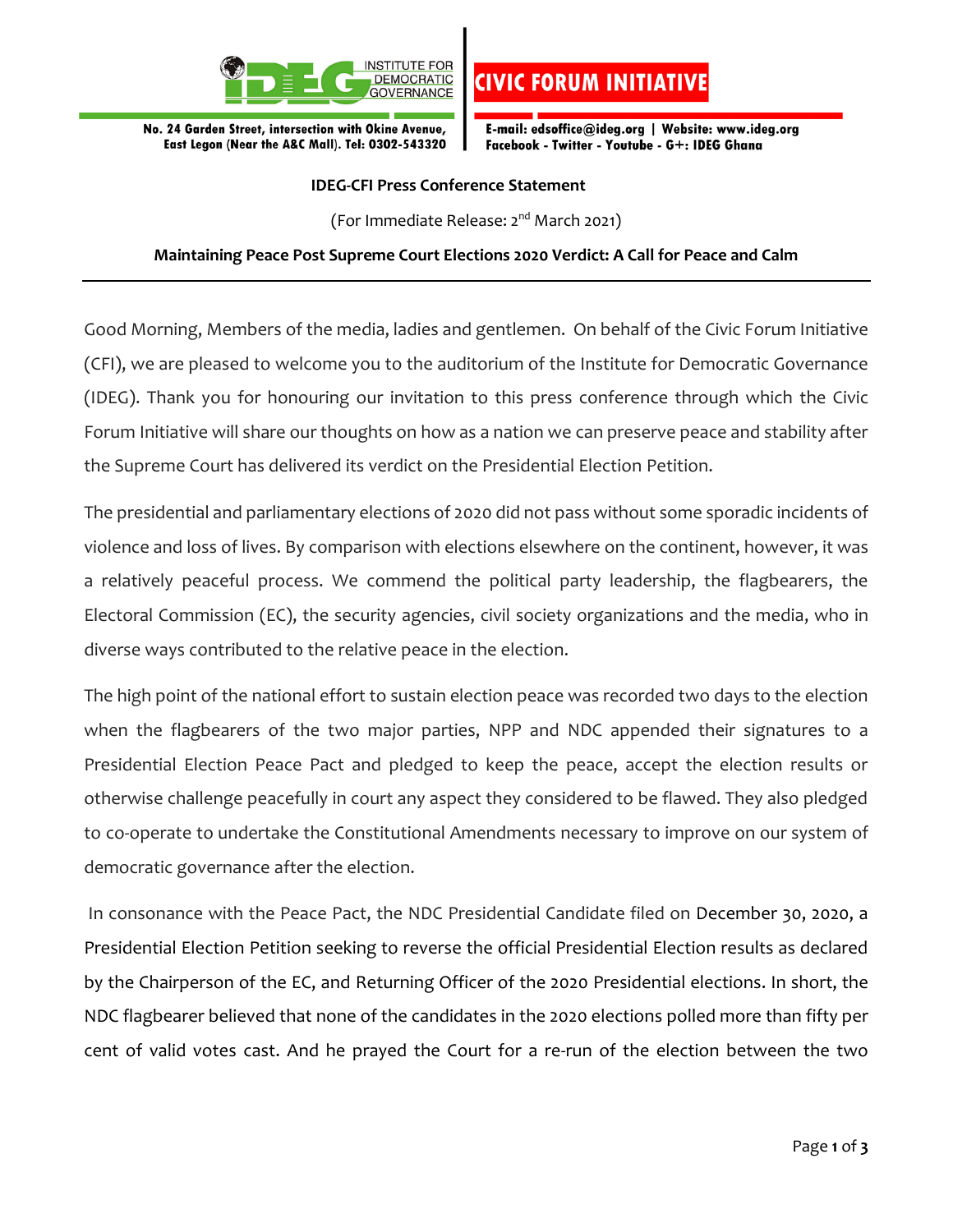candidates with the highest votes. After weeks of legal arguments, the Supreme Court, is now scheduled to deliver its verdict on Thursday, March 4, 2021.

The current petition has once again underscored the need to build and sustain trust in our democratic institutions. The two leaders, as candidates, signed a peace pact and committed themselves to go to court to resolve any disputes that might arise over the elections results. We commend them for doing so. We remind the nation that the logic of going to court is that you accept the verdict of the court; or you may disagree with the verdict, in which case, you use legal means to seek redress; or you may decide to move on, in the interest of peace. We appeal to all to abide by these norms.

Members of the media, we are now close to the moment of decision. It is important to recognize that in all democracies, verdicts of this kind will always bring indignation and disappointment to some and jubilation and satisfaction to others. This is part of the practice of democracy in all countries. What is important for us as a people is our collective resolve to maintain the peace and stability of our country. Accordingly, we appeal to our fellow citizens to accept the eventual verdict in national interest and move on.

We further call on the NPP and NDC to live up to expectation and encourage their supporters to avoid engaging in violent and aggressive conduct that would endanger national peace, security and threaten our democratic gains. Regardless of the outcome, we must all remember to put Ghana first and take the necessary actions to guarantee that our nation does not plunge into political turmoil.

We encourage the leadership of the NDC and NPP to work together to undertake the longstanding constitutional reforms in order to eradicate the root causes of vigilante violence in Ghana and the winner-takes-all system as committed to in the 2020 Presidential Peace Pact.

We also call on the Ghana Police Service to ensure law and order as well as the safety of citizens through professional enforcement of our country's laws. We plead with the media to also be circumspect in their reportage and ensure that their outlets do not become platforms for hate speech and insult.